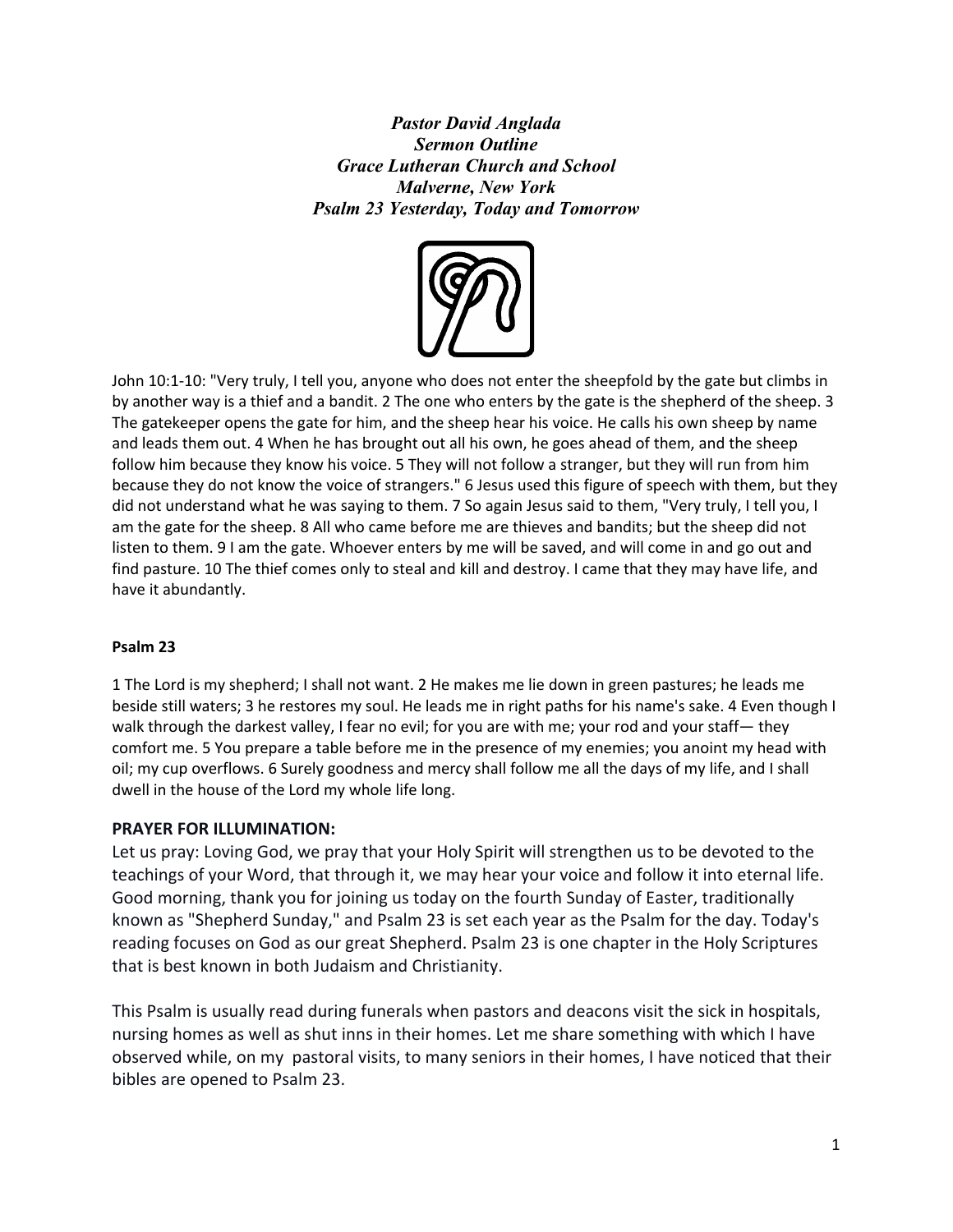Now, let me say from the beginning, while this Psalm has many applications and touches about death, it is not primarily about death. However, there is nothing wrong to have this text at a funeral, but it is more than being about death, this Psalm is about *being utterly dependent on God.*

Allow me to ask you a question, how many times have you heard Psalm 23 read at a funeral? How many times have you heard Psalm 23 during the eulogy? How many times have you listened to a sermon on Psalm 23? I have only heard maybe 2 or 3 sermons on Psalm 23 in the past 40th years.

While it is a favorite Psalm to those who are dying, it can impact by giving grace and comfort to those who have lost a loved one. However, this morning I would like to show you that this Psalm has a greater impact on our lives than during the loss of a loved one. We will see implications that can apply to death and the grace and comfort that can be found in these words.

So, this morning I want us to think beyond the grave when reading or hearing psalm 23. I want us to think of our lives dependent on God. This is the purpose of the author of this beautiful, life-giving Psalm. I believe that the six verses found in Psalm 23 can change our lives and our understanding of God in our lives.

## **So, I encourage you to listen with an open heart.**

A good question to start today's message is, who wrote Psalm 23? Well, most Hebrew Scripture or Old Testament scholars are not sure. We know that it is written in the style of King David or that the Psalm was written in honor of King David. King David did not write Psalm 23. However, we give King David credit for Psalm 23. So, I am taking the liberty to say that King David wrote Psalm 23. *It sounds more biblical for me.* What we do know is that the writer of this wonderful poem or song of praise was on a spiritual journey, something shattered his or her world.

It could have been an illness, betrayal, or rejection by the people that surrounded the individual. Most likely, it was about the death of someone who the writer cared deeply for, most likely a family member or a friend.

The author, the Psalm, is in deep despair; his or her world has grown dark and deemed. They cannot see the light at the end of the tunnel. They are in the deep darkness of the oceans, and the darkness has captured their thinking. As well as it has dominated their thoughts. They cannot escape their gloominess and despair.

The author of this Psalm sees no point in going on with life; life is not worth living. But in their despair the person cried out to God, and a miracle happened. **The miracle was not that the dead came back to life or that they would never again suffer human pain and suffering.** And that God would replace everything they lost. God answered the prayer of the author or authors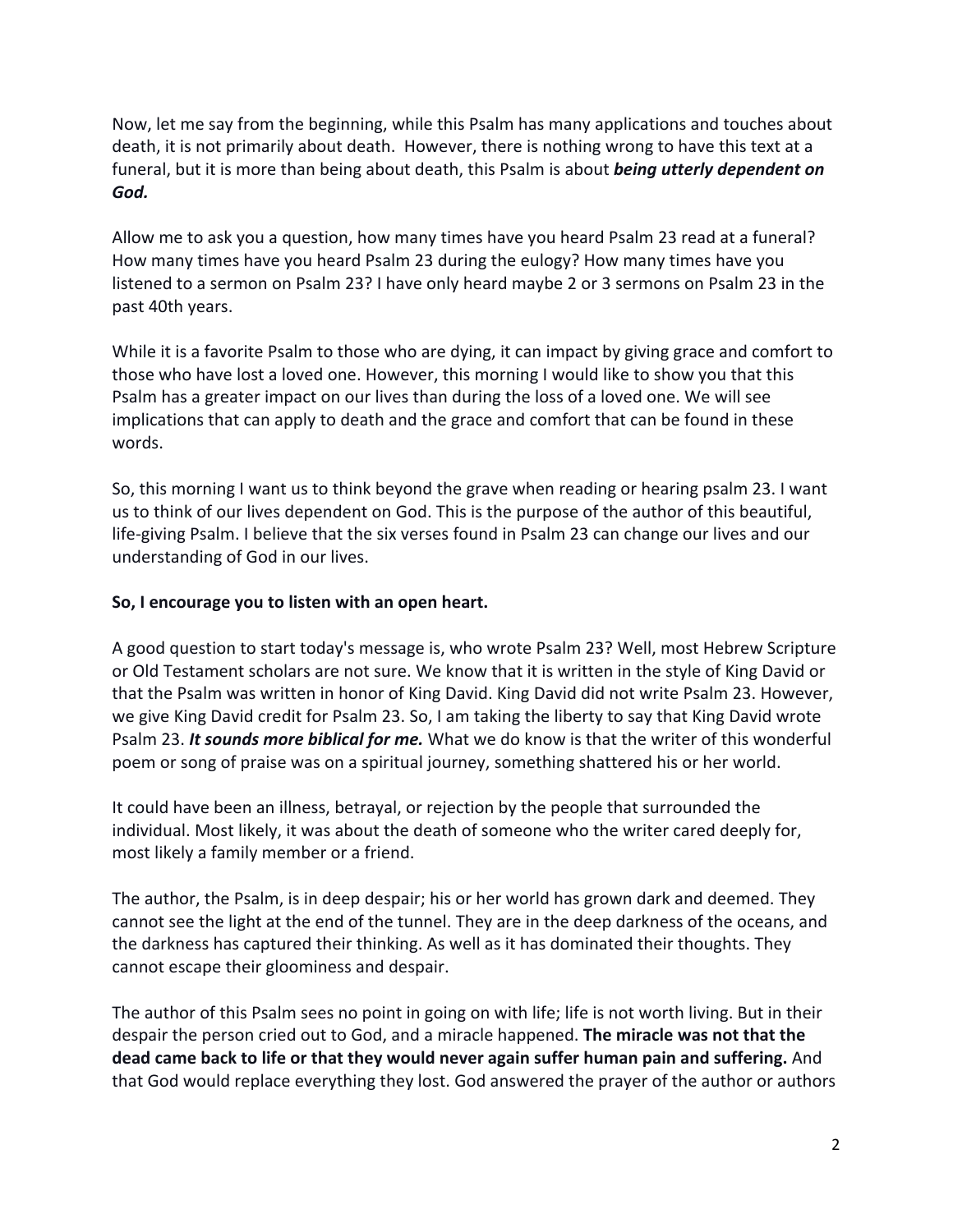of this Psalm. How by taking them by the hand, and guiding the person through **the valley of the shadow of death.**

# **The Lord is my Shepherd, Yahweh or Adonai is my Shepherd.**

The earliest ancestors of the Hebrew people were nomads, owing no property bound to no location but traveling with their flock and herds. Where-ever they found grass and drinkable water there they called home. Good drinking water was not accessible as it is today. It rained two to four times a year; in the region of Mesopotamia. The Shepherd acknowledged a partnership between the grace of heaven, water, sun, and their hard work provided their daily needs for themselves and family members.

The role of the Shepherd was: Love his sheep, cared for his sheep, healed their sheep when the sheep was wounded, carried the sheep when the sheep was in an accident or when wild animals wounded one the sheep. The Good Shepherd paid attention to each of his sheep and knows them by name. The Good Shepherd provided good grass for the sheep's nourishment. The good Shepherd provided good water for the herd of sheep.

But most important the Shepherd protected the herd of sheep when wild animals **wanted to have a lamb chop for dinner**. The great Shepherd was always willing to give his life for his sheep. The excellent Shepherd provided a sense of safety. The good Shepherd protects and cares for the flock of sheep along with guidance for them. Sheep left to themselves are helpless and defenseless against predators. The writer of the Psalm utilizes the sheep as a metaphor for human life and its connection to God. The Psalmist sees God as the only higher power that truly cares about humans and that God truly cares for each one of the flocks.

The Psalmist is trying to communicate that sheep are dependent on the Shepherd for its mere existence. But most important that life without a shepherd becomes a life of chaos. The Psalmist is not trying to convey that bad things will happen to us, but the opposite. *Bad things will happen to us.* However, the Good Shepherd is with us.

Yes, we live in a complicated world, with various viruses that kill us, but God brings healing to us. We grieve for the loss of family members and friends, **but we will grow whole again.** We need the Shepherd in our lives to hold us when we are hurting. And, yes, at times, we need the Shepherd to carry us when we do not have the strength to go on. Sometimes life becomes so overcoming that we just do not have the strength to go on, and we need someone to hold us up.

**What about you?** O, our worry days just consume us, and we find that we just cannot go on. But God comes down to us and holds our brokenness and despair with compassion and love.

Occasionally, I need the Lord to be my Shepherd and hold me, have you ever found yourself wanting God just to hold you.